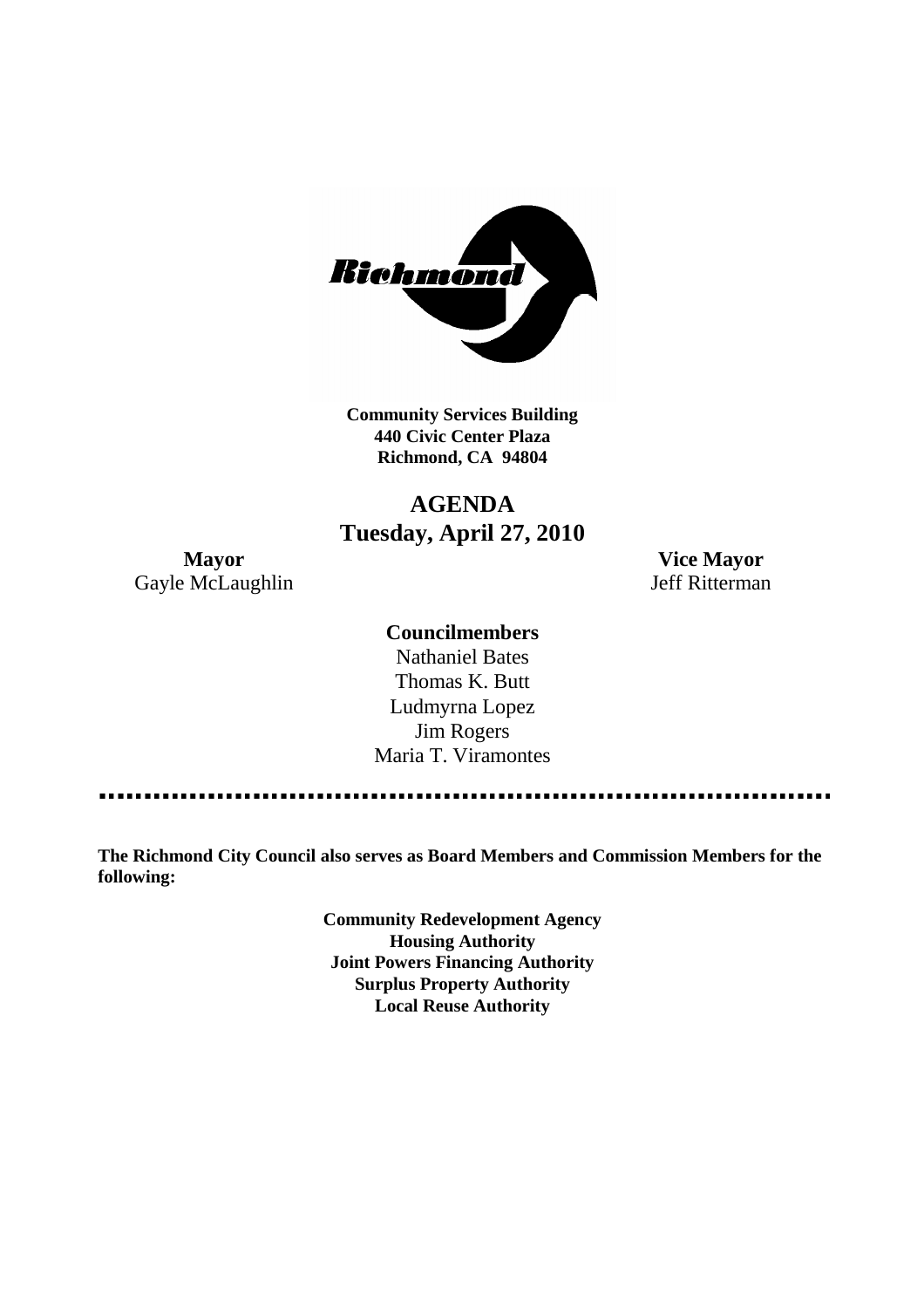# **MEETING PROCEDURES**

The City of Richmond encourages community participation at its City Council meetings and has established procedures that are intended to accommodate public input in a timely and time-sensitive way. As a courtesy to all members of the public who wish to participate in City Council meetings, please observe the following procedures:

**PUBLIC COMMENT ON AGENDA ITEMS:** Anyone who desires to address the City Council on items appearing on the agenda must complete and file a pink speaker's card with the City Clerk **prior** to the City Council's consideration of the item. Once the City Clerk has announced the item and discussion has commenced, no person shall be permitted to speak on the item other than those persons who have submitted their names to the City Clerk. Your name will be called when the item is announced for discussion. **Each speaker will be allowed TWO (2) MINUTES to address the City Council on NON-PUBLIC HEARING items listed on the agenda.**

**OPEN FORUM FOR PUBLIC COMMENT:** Individuals who would like to address the City Council on matters not listed on the agenda or on **Presentations, Proclamations and Commendations, Report from the City Attorney, or Reports of Officers** may do so under Open Forum. All speakers must complete and file a pink speaker's card with the City Clerk **prior** to the commencement of Open Forum. **The amount of time allotted to individual speakers shall be determined based on the number of persons requesting to speak during this item. The time allocation for each speaker will be as follows: 15 or fewer speakers, a maximum of 2 minutes; 16 to 24 speakers, a maximum of 1 and one-half minutes; and 25 or more speakers, a maximum of 1 minute.**

#### **SPEAKERS ARE REQUESTED TO OCCUPY THE RESERVED SEATS IN THE FRONT ROW BEHIND THE SPEAKER'S PODIUM AS THEIR NAME IS ANNOUNCED BY THE CITY CLERK.**

**CONSENT CALENDAR:** Consent Calendar items are considered routine and will be enacted, approved or adopted by one motion unless a request for removal for discussion or explanation is received from the audience or the City Council. A member of the audience requesting to remove an item from the Consent Calendar must complete and file a speaker's card with the City Clerk **prior to the City Council's consideration of Agenda Review.** An item removed from the Consent Calendar may be placed anywhere on the agenda following the City Council's agenda review.

*The City Council's adopted Rules of Procedure recognize that debate on policy is healthy; debate on personalities is not. The Chairperson has the right and obligation to cut off discussion that is too personal, too loud, or too crude.*

**\*\*\*\*\*\*\*\*\*\*\*\*\*\*\*\*\*\*\*\*\*\*\*\*\*\*\*\*\*\*\*\*\*\*\*\*\*\*\*\*\*\*\*\*\*\*\*\*\*\*\*\*\*\*\*\*\*\***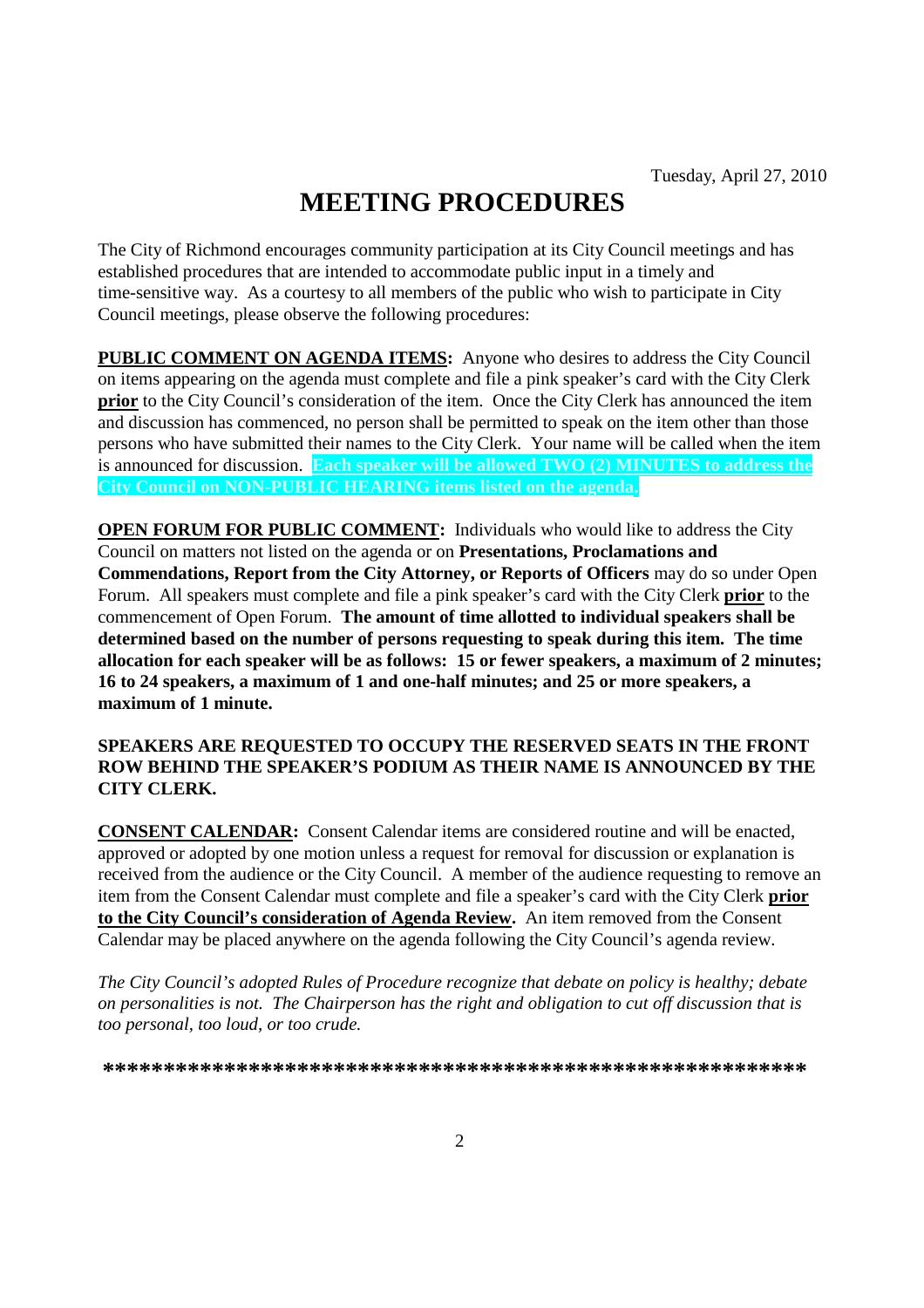## **EVENING OPEN SESSION**

5:00 p.m.

#### **A. ROLL CALL**

#### **B. PUBLIC COMMENT**

#### **C. ADJOURN TO CLOSED SESSION**

### **CLOSED SESSION**

Shimada Room of the Community Services Building

#### **A. CITY COUNCIL**

**A-1.** CONFERENCE WITH REAL PROPERTY NEGOTIATOR (Government Code Section 54956.8):

> Property: Point Molate (site of former Naval Shipyard Depot) Agency Negotiators: Bill Lindsay and Janet Schneider Negotiating Party: Upstream Point Molate LLC Under Negotiation: Price and Terms of Payment

**\*\*\*\*\*\*\*\*\*\*\*\*\*\*\*\*\*\*\*\*\*\*\*\*\*\*\*\*\*\*\*\*\*\*\*\*\*\*\*\*\*\*\*\*\*\*\*\*\*\*\*\*\*\*\*\*\*\***

# **RICHMOND CITY COUNCIL**

6:30 p.m.

#### **PLEDGE TO THE FLAG**

- **A. ROLL CALL**
- **B. STATEMENT OF CONFLICT OF INTEREST**
- **C. OPEN FORUM FOR PUBLIC COMMENT**
- **D. AGENDA REVIEW**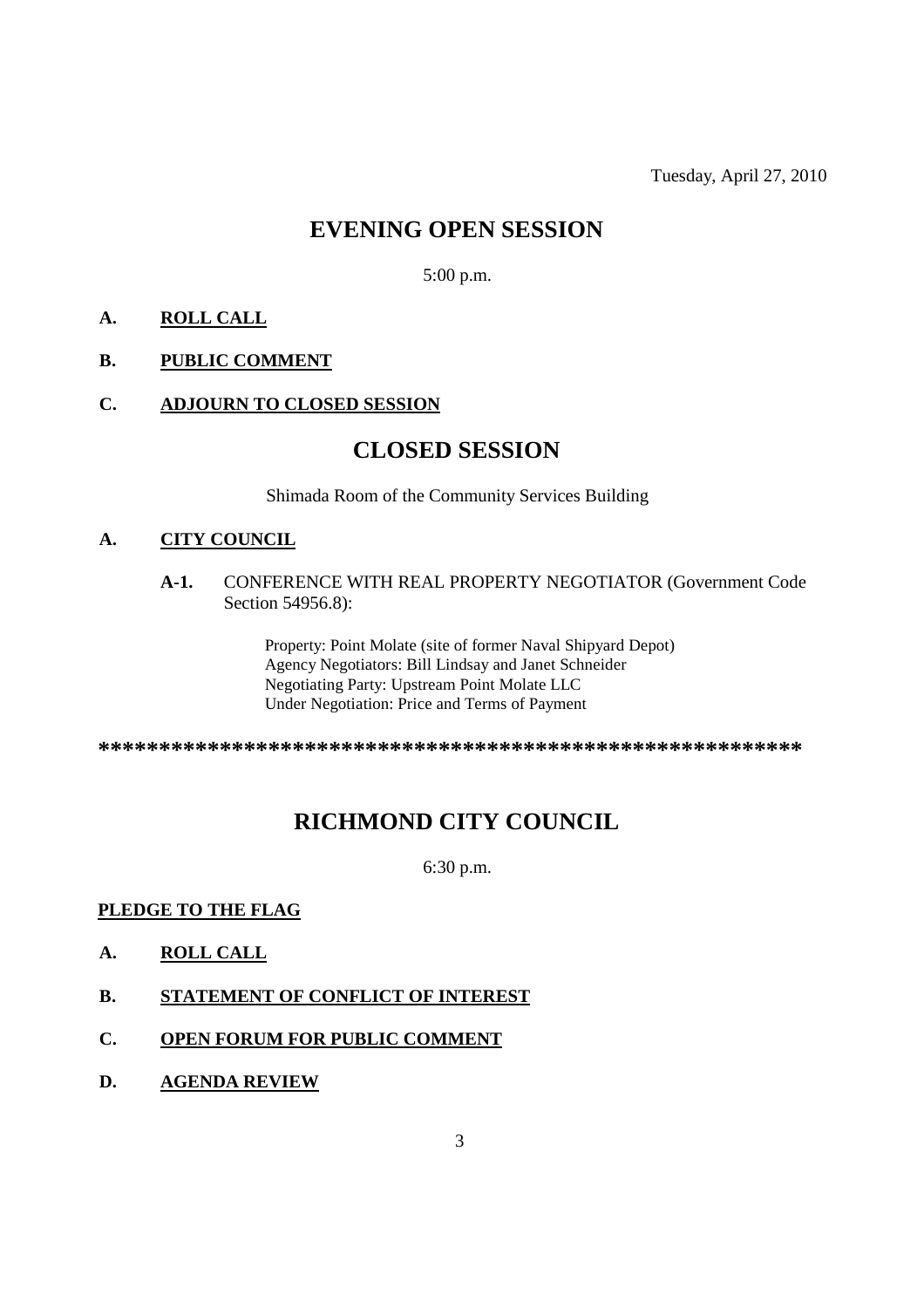#### **E. PRESENTATIONS, PROCLAMATIONS, AND COMMENDATIONS**

- **E-1.** Proclamation honoring Mother Naylor, longtime Richmond community advocate and Friendship Manor resident, on her 99th Birthday - Mayor's Office (Mayor McLaughlin 620-6503).
- **E-2.** Proclamation declaring May 2010 National Historic Preservation Month Mayor's Office (Mayor McLaughlin 620-6503).
- **E-3.** Proclamation honoring and celebrating the life of James "Jim" Morehouse for his decades of service to the Richmond and West County student community and faculty - Mayor McLaughlin (620-6503) and Councilmember Bates (620-6581).
- **E-4.** Presentation of Certificates of Appreciation to Volunteers of the Contra Costa Earn It! Keep It! Save It! Program, for providing free tax preparation assistance to the residents of the City of Richmond - Mayor's Office (Mayor McLaughlin 620-6503).

#### **F. REPORT FROM THE CITY ATTORNEY OF FINAL DECISIONS MADE AND NON-CONFIDENTIAL DISCUSSIONS HELD DURING CLOSED SESSION**

#### **G. STUDY SESSION**

- **G-1.** RECEIVE a report from the Richmond Public Library Commission regarding Library and Commission activities - Library and Cultural Services (Monique A. le Conge/Commission Chair Kavaragu Mtambuzi 620-6555).
- **G-2.** PROVIDE direction to staff regarding the sitting and operating characteristics of marijuana-related uses to prevent diversion of medical marijuana to non-medical uses and to preserve the public health, safety and welfare - Planning and Building Services Department (Richard Mitchell 620-6706).